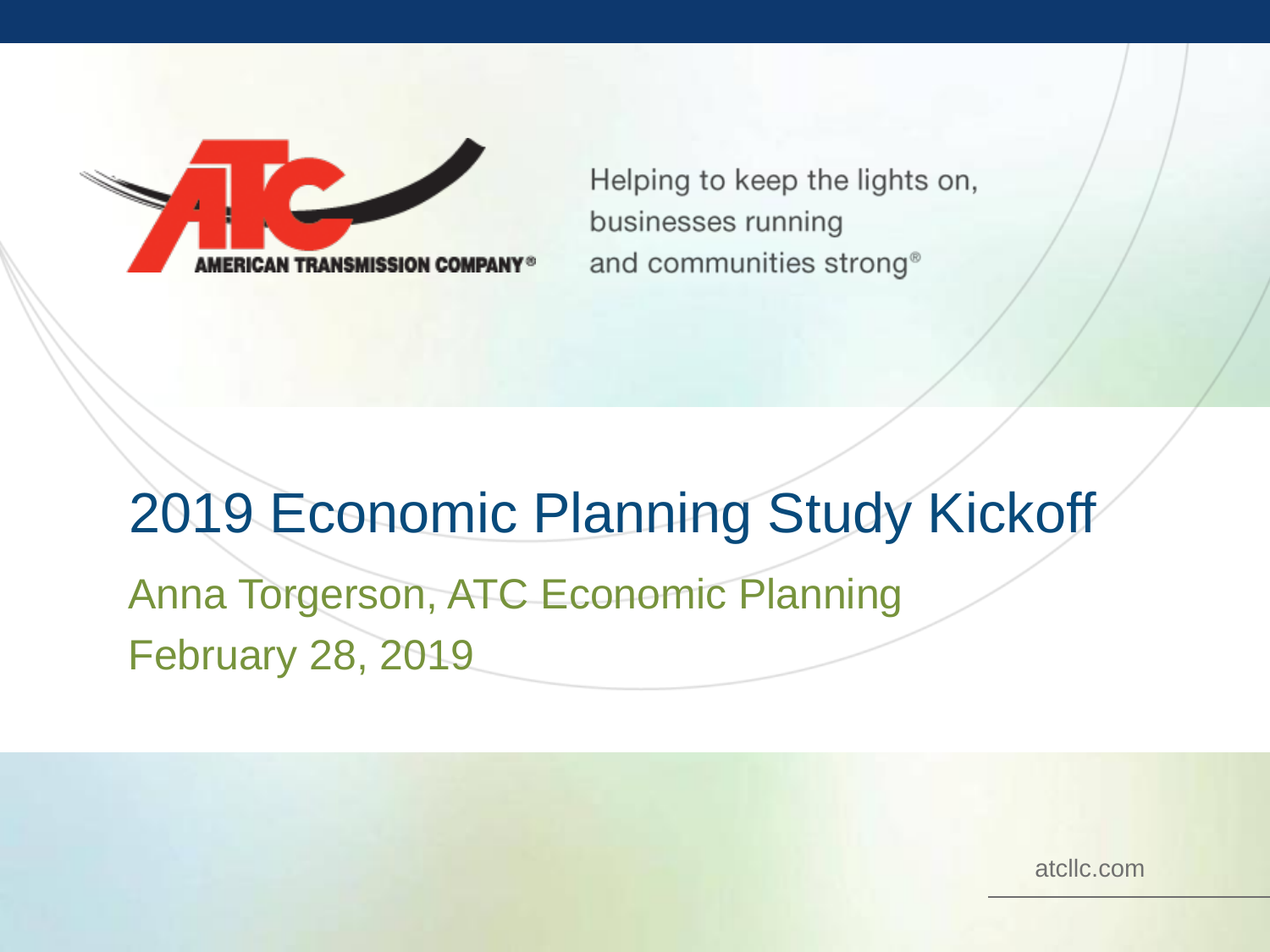## Introduction

- 2018 Study Follow up
- **Process Overview and Timeline**
- 2019 Futures Development
- Next Steps

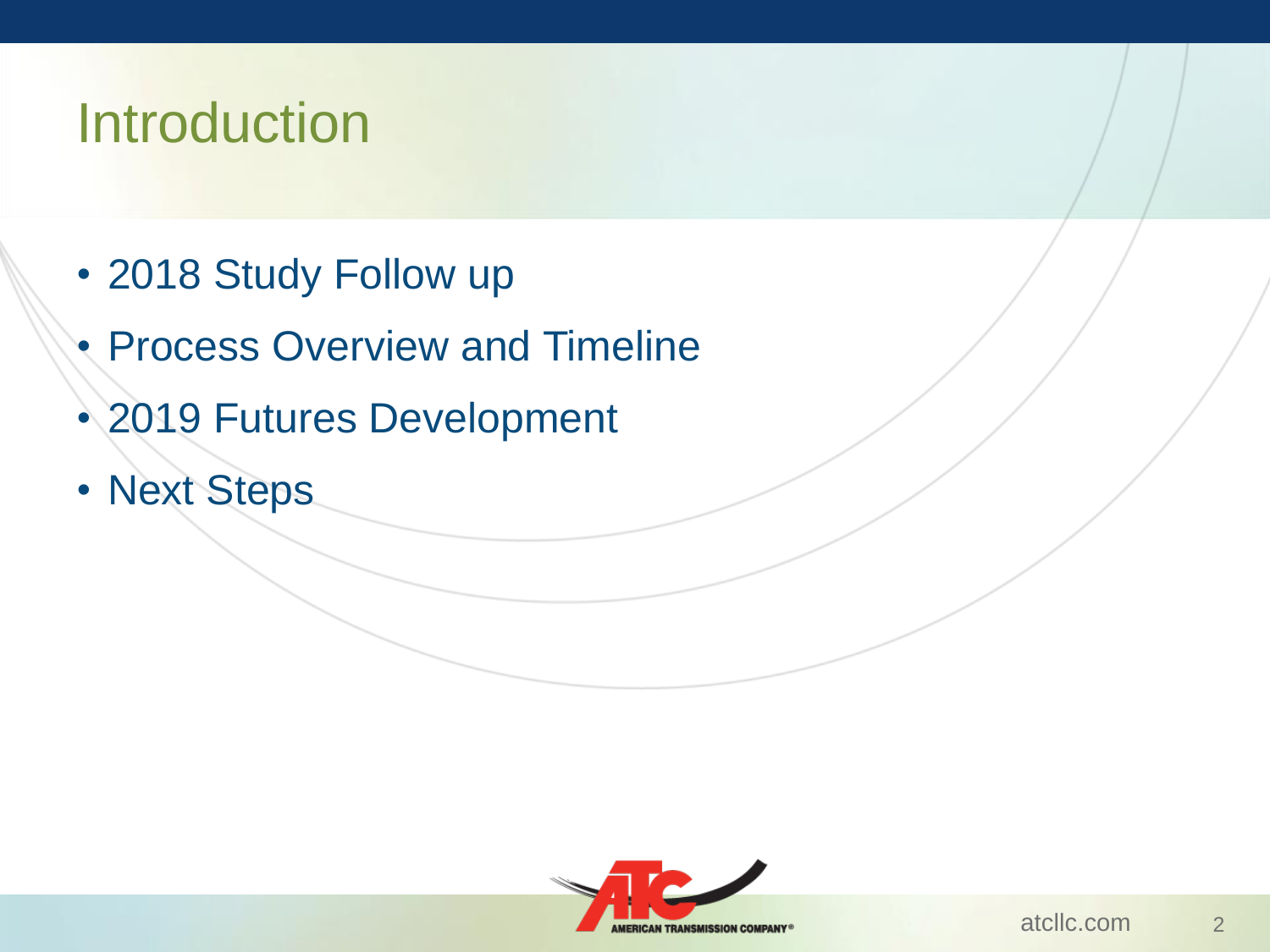## Elkhart Lake Series Reactor

- Cost of \$1.3 Million
- 40 Year Customer Benefit of \$11.2 Million
- Minimum reduction of shadow price of 88%
- MISO's Board approved project in December 2018

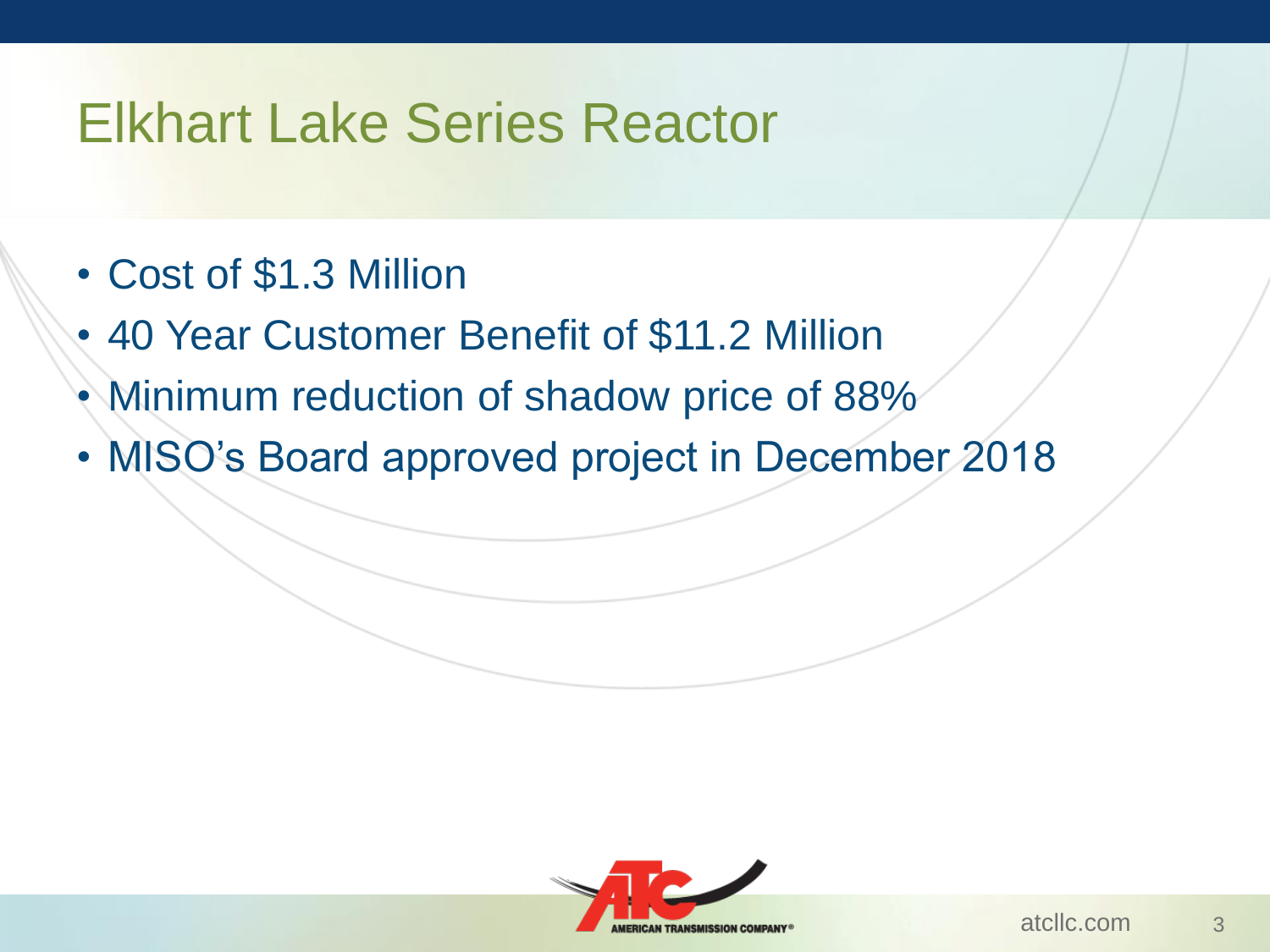# ATC 2018 Economic Study Area Alternatives

- Build Additional Bluemound-Granville 138kV
- 50MW Battery at Bluemound
- Uprate both Bluemound-Butler 138kV lines
- Build 3rd Oak Creek-Bluemound 230kV



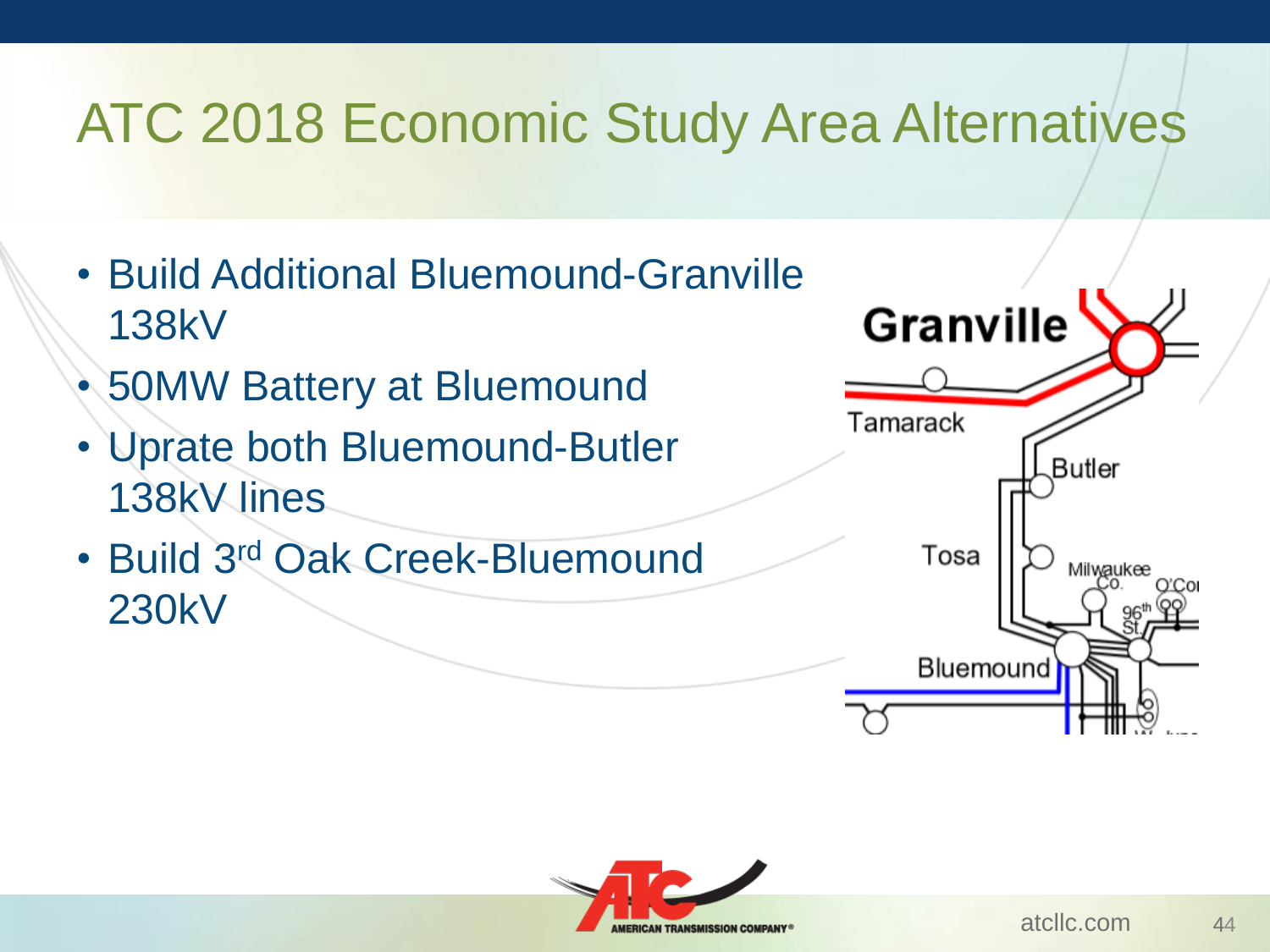# ATC 2018 Economic Study Results

|                          | <b>MISO MTEP18 Planning Futures</b> |              |                |               |  |  |  |
|--------------------------|-------------------------------------|--------------|----------------|---------------|--|--|--|
|                          | <b>AFC</b>                          | <b>CFC</b>   | <b>DET</b>     | LFC           |  |  |  |
| <b>Build Bluemound -</b> |                                     |              |                |               |  |  |  |
| <b>Granville 138</b>     | \$6,150,411                         | \$23,582,893 | \$20,179,996   | \$12,338,708  |  |  |  |
| <b>Bluemound Battery</b> | ( \$1,140,854)                      | \$1,461,196  | (52, 358, 645) | ( \$463, 871) |  |  |  |
| Uprate Bluemound-Butler  | \$987,424                           | \$601,731    | \$7,954,734    | \$337,452     |  |  |  |
| 3rd Oak Creek -          |                                     |              |                |               |  |  |  |
| <b>Bluemound 230</b>     | \$3,994,275                         | \$7,644,978  | \$4,227,447    | \$7,311,877   |  |  |  |

Note: Numbers are 2018 present value gross 40 year benefit from the Customer Benefit metric.

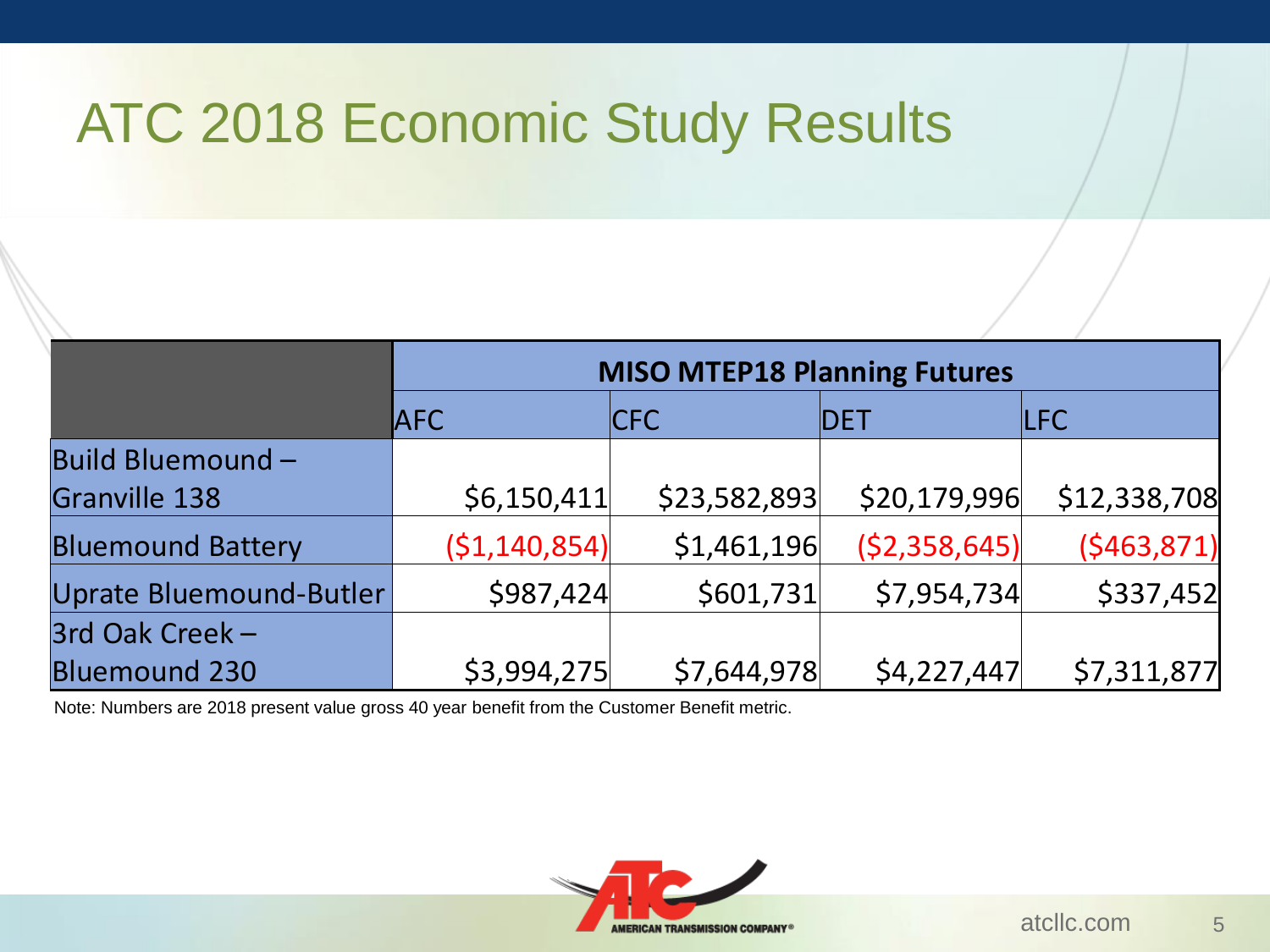# ATC 2018 Economic Planning Study

- Additional Bluemound Granville 138kV cost estimate is much higher than economic benefits (eliminated solution)
- Bluemound Battery Storage is not beneficial in all futures (eliminated solution)
- Uprate Bluemound Butler cost estimate is much higher than economic benefits (eliminated solution)
- 3 rd Oak Creek Bluemound 230kV cost estimate is much higher than economic benefits (eliminated solution)

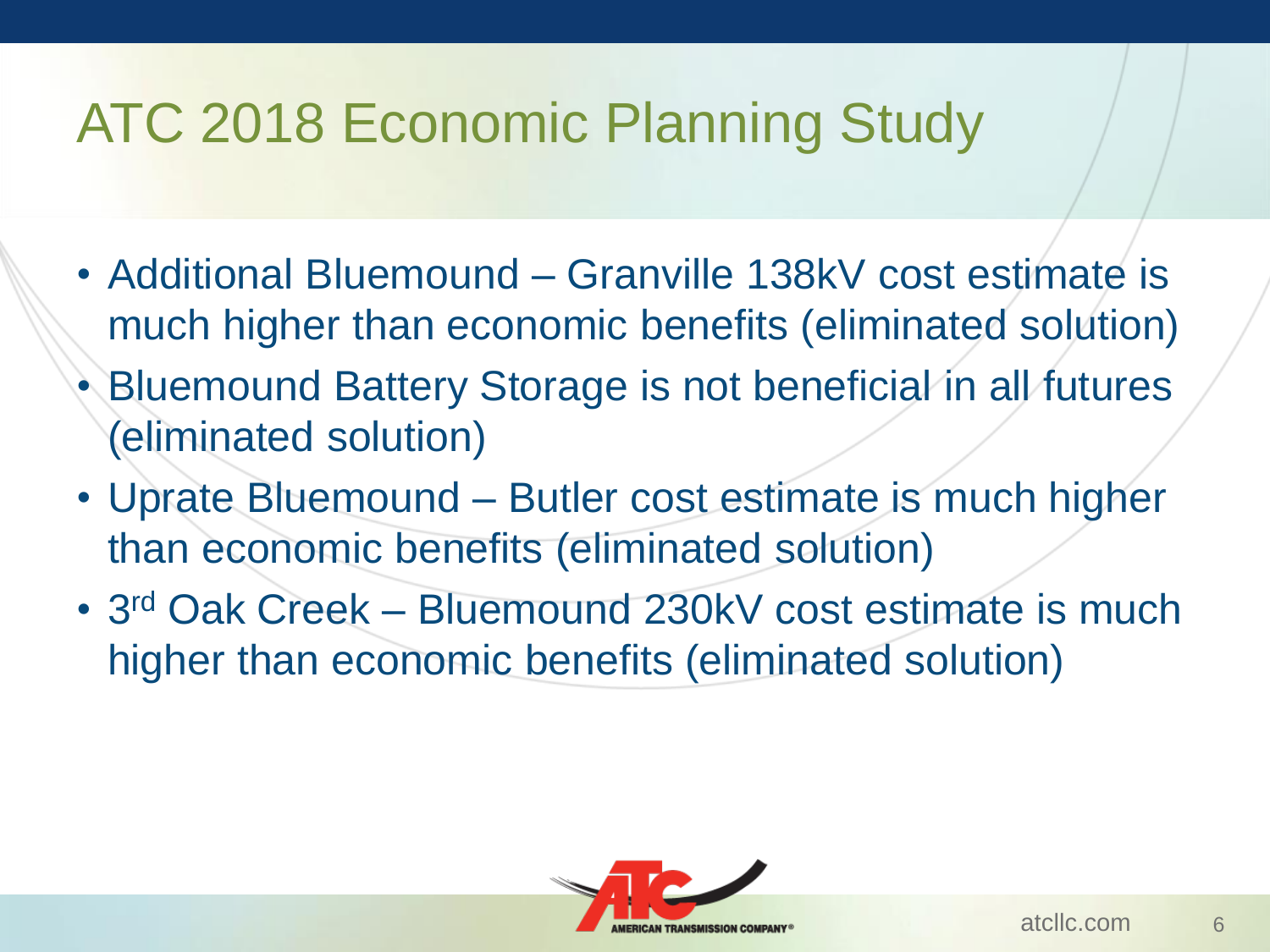## MTEP18 Next Steps

- Continue Elkhart Lake project
- More precise study of Bluemound alternatives in 2019?
	- Study in MTEP19?
	- Different Alternatives of line?
		- Uprate/Reconductor/Rebuild sensitivities of corridor?
	- Battery Alternatives at other locations?

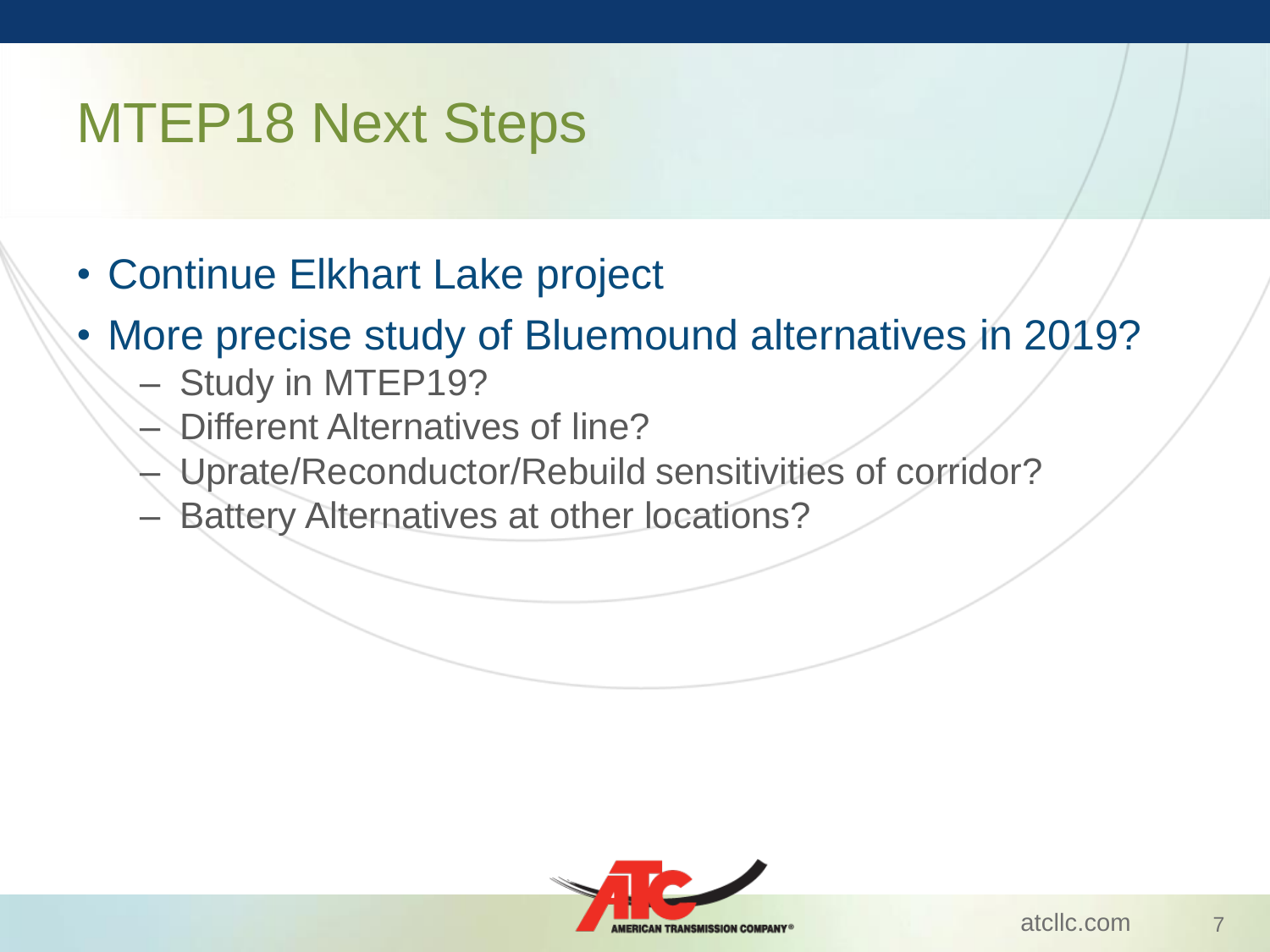## ATC Process Overview and Timeline

- ATC Economic Project Planning Per ATC Tariff
	- **During February,** we hold an initial stakeholder meeting to review the market congestion summary and potential fixes and to discuss economic study scenarios, drivers, ranges, and assumptions.
	- **By March 1**, we work with stakeholders to request and prioritize new/other economic studies and recommend study assumptions.
	- **By April 15**  we identify preliminary areas of economic study, study assumptions and models and solicit further comments from stakeholders.
	- **By May 15**  we finalize areas of economic study, study assumptions and models to be used in analysis.
	- **By November 15**  we provide a summary of the results of the economic analyses to our stakeholders.

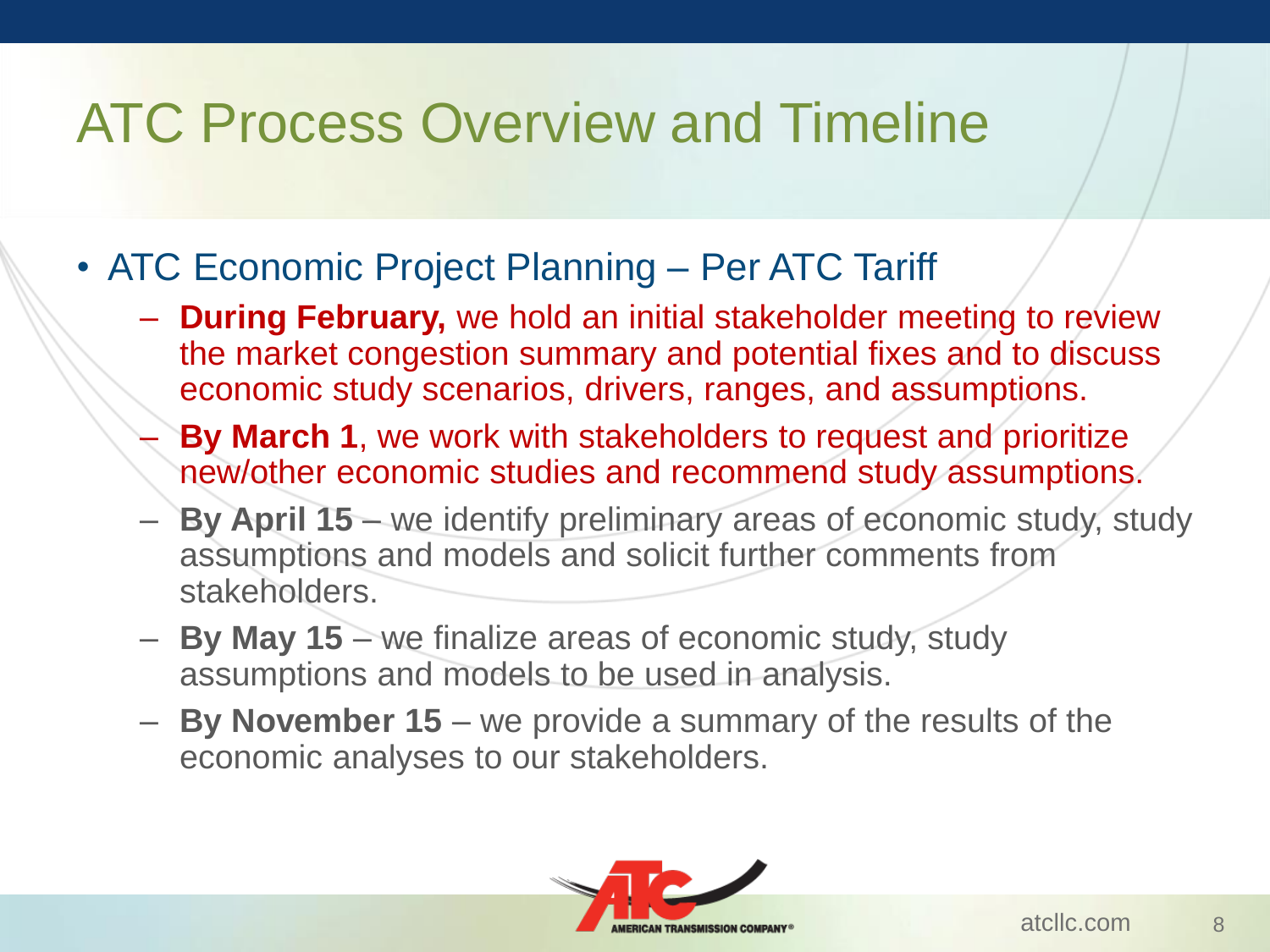## 2019 Futures Development

- Utilize the MISO MTEP models and futures
- Review MISO models and provide updates as necessary
	- Review generation interconnection request in MISO Queue
	- Review load profiles and demand and energy growth
	- Better modeling of time of use industrial customers
	- Most updated transmission topology
- Ensures greater alignment with MISO stakeholder process

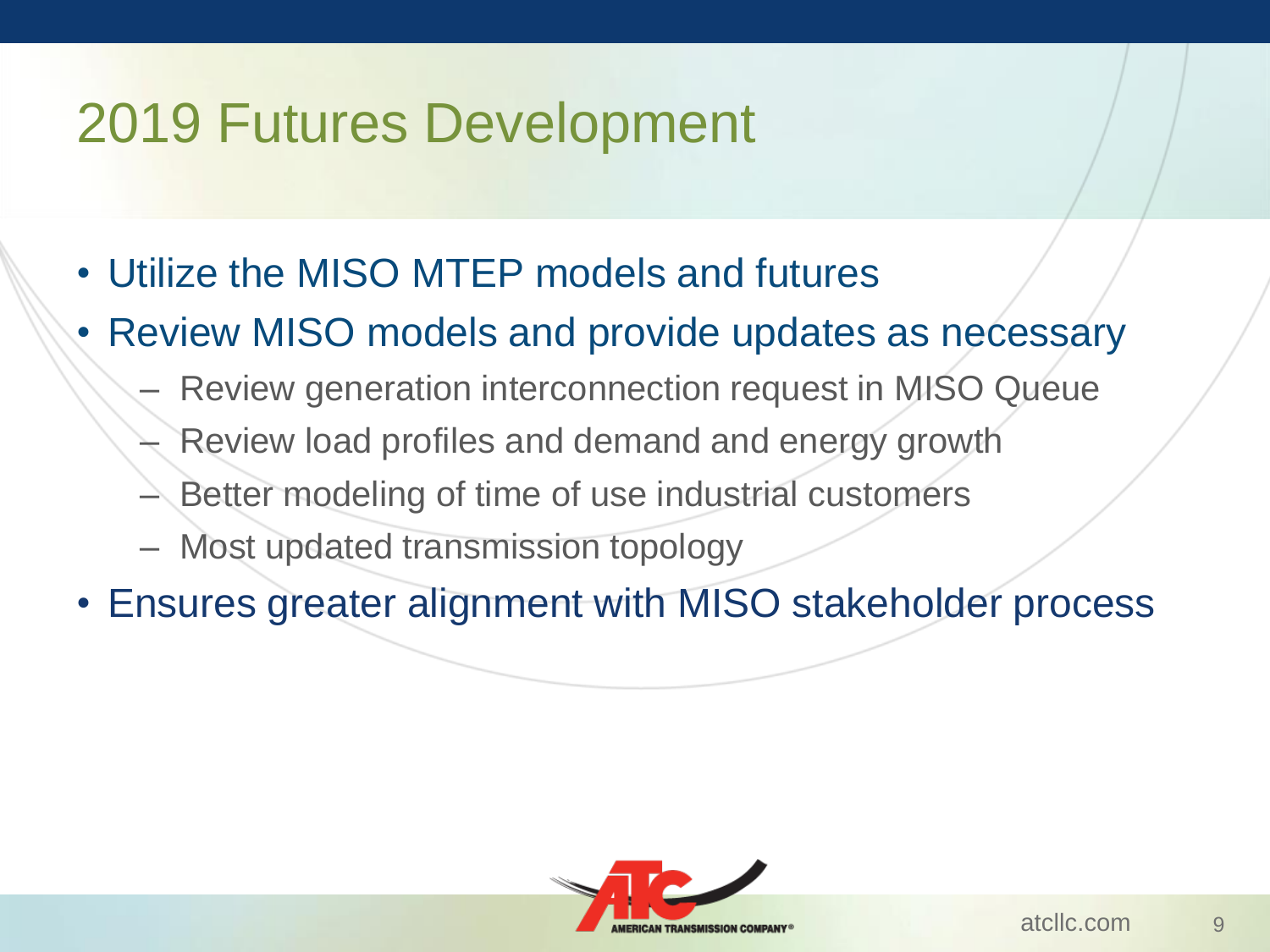# MISO MTEP19 Futures

- Similar Futures as MTEP18
- Limited Fleet Change (LFC)
- Continued Fleet Change (CFC)
- Accelerated Fleet Change (AFC)
- Distributed & Emerging Technology (DET)

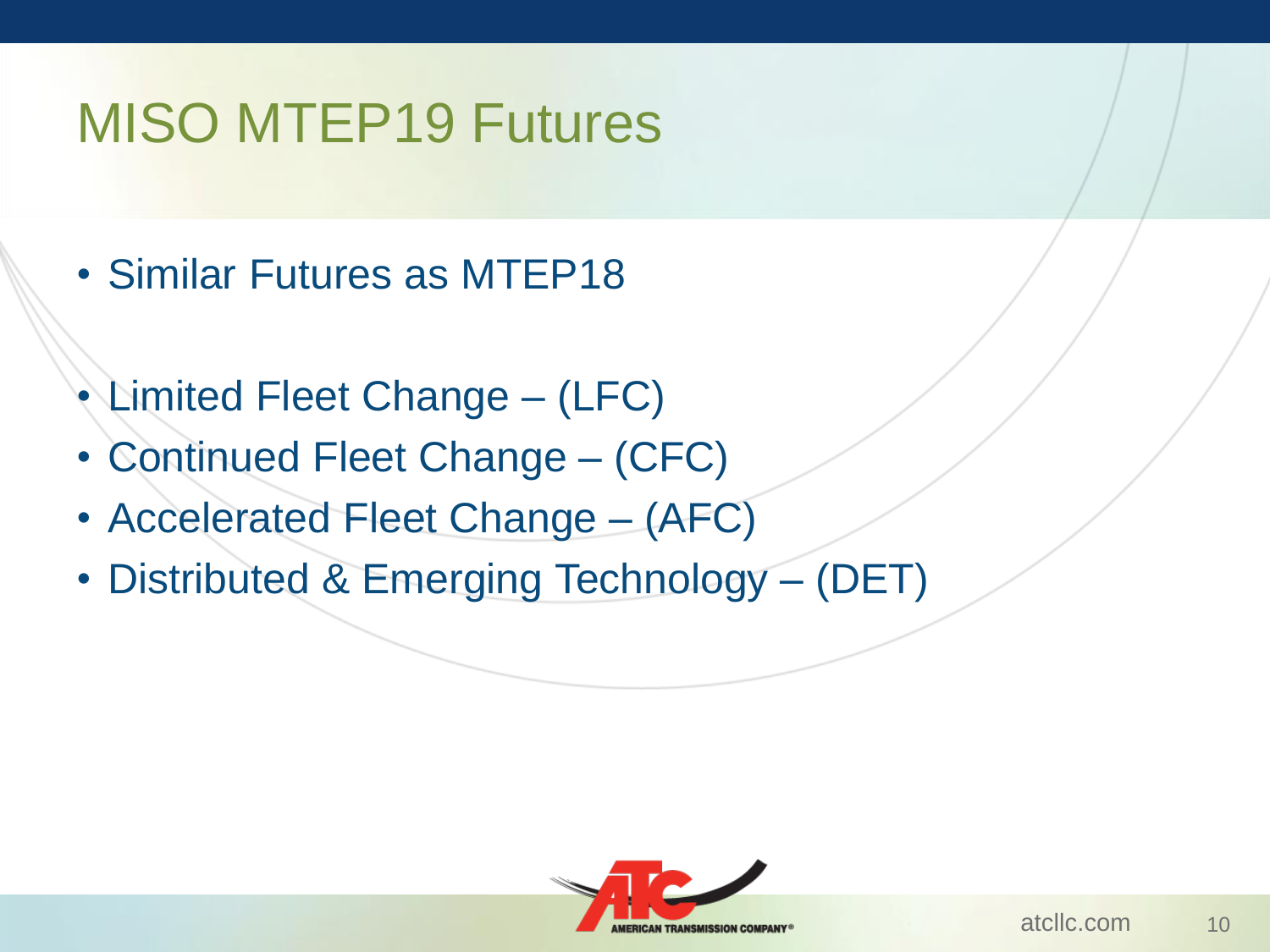# Limited Fleet Change

- Largely unchanged generation fleet
- Age related coal retirements
- Low demand and energy growth rates
- Low renewable/technology development
- Low fuel costs

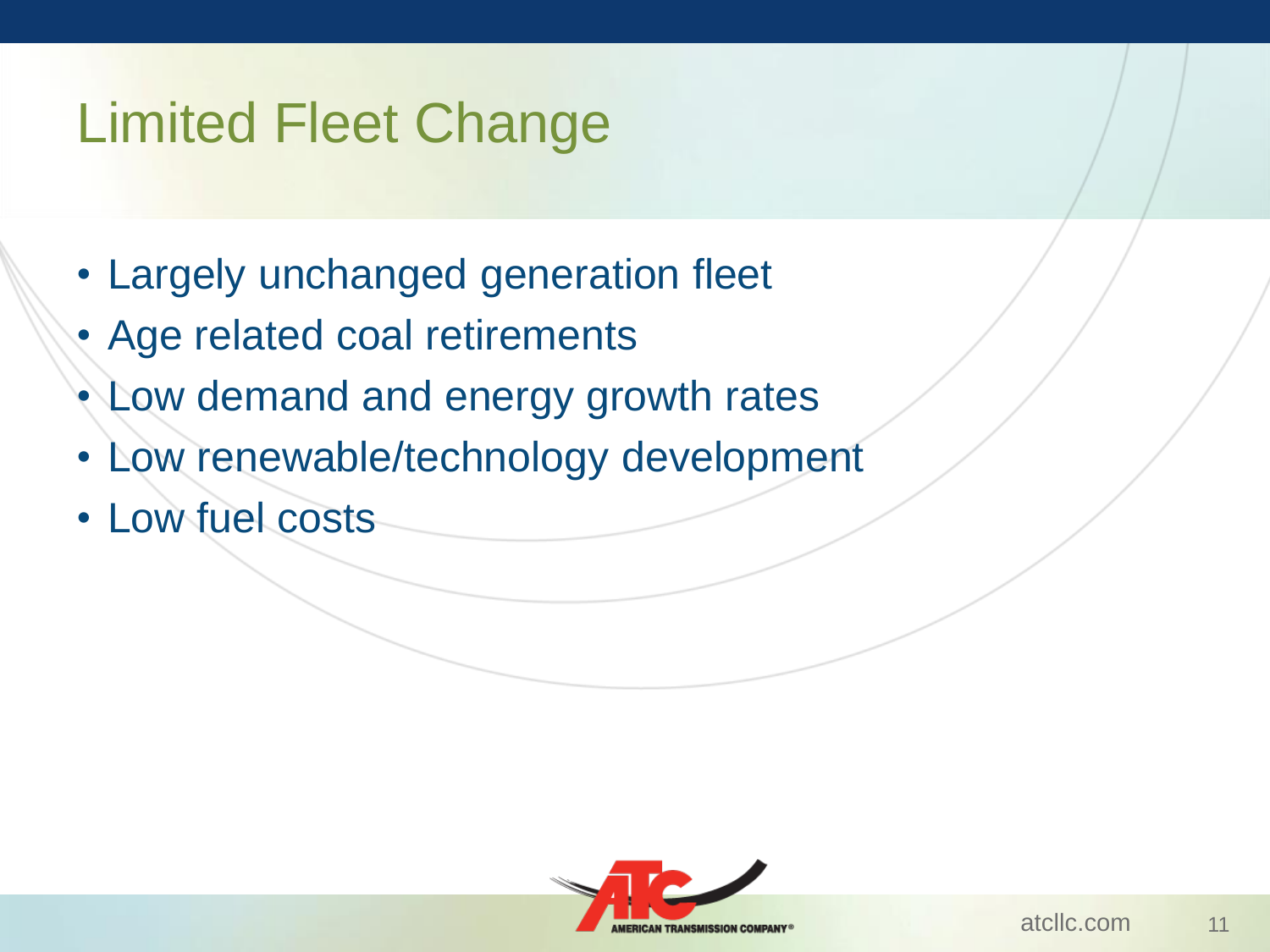# Continued Fleet Change

- Age related retirements of coal and natural gas
- Transitioning of generation fleet to natural gas
- Mid level demand and energy growth rates
- Current trend of renewable/technology investment
- Mid level fuel prices

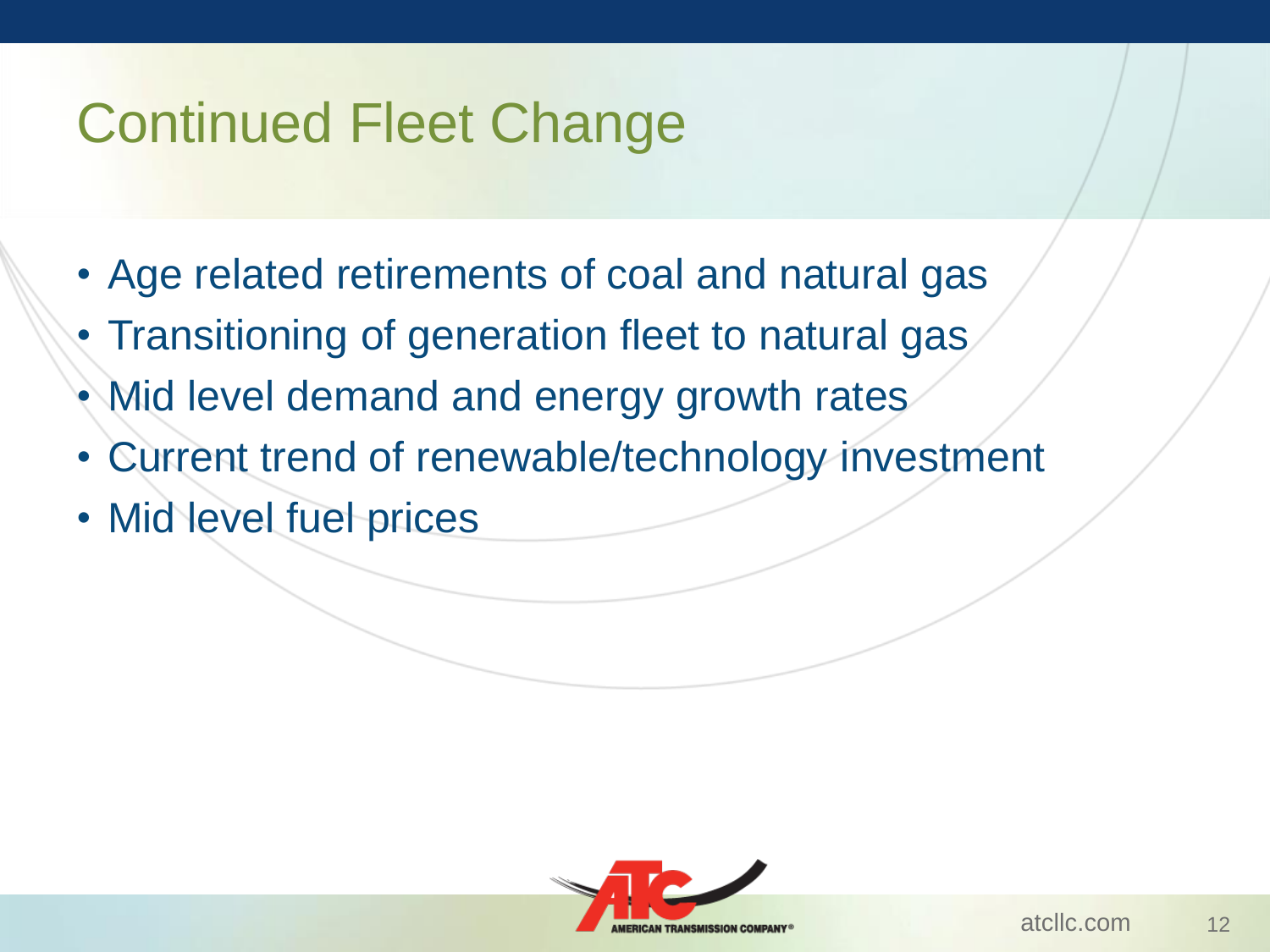## Accelerated Fleet Change

- Policy/Regulation targeting reduction in CO<sup>2</sup> emissions causing increased coal retirements
- Increased demand on NG drives prices higher
- Robust economy drives more technology advancement, resulting in more energy efficiency, distributed generation, and demand response
- Higher gross demand and energy

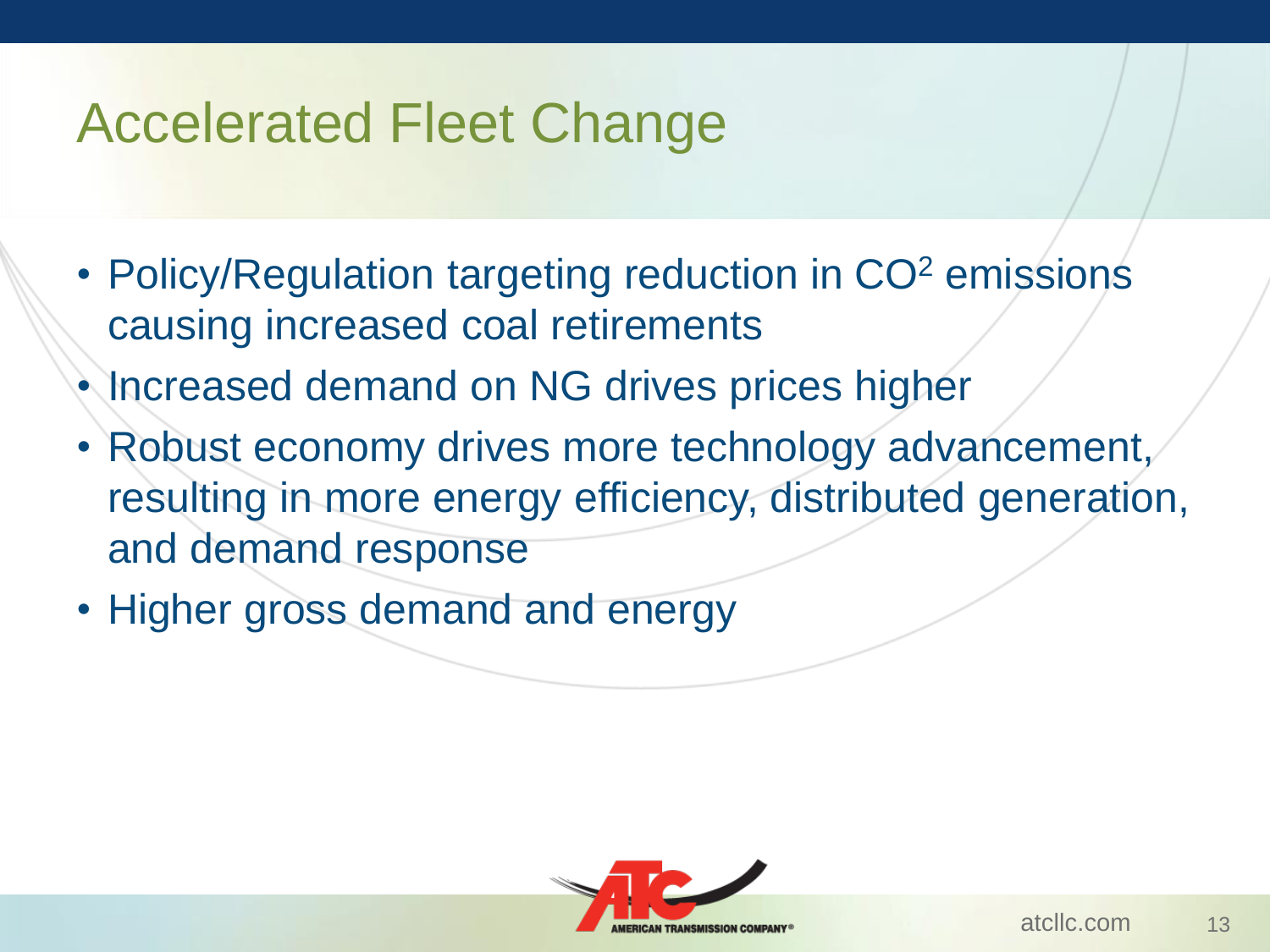# Distributed & Emerging Technology

- Age and economic related coal retirements
- Higher energy usage driven by electric vehicles
- Mid level fuel prices
- Renewable siting is much more localized and urban
- High usage of demand side generation and management
- Retirements of nuclear based on licenses

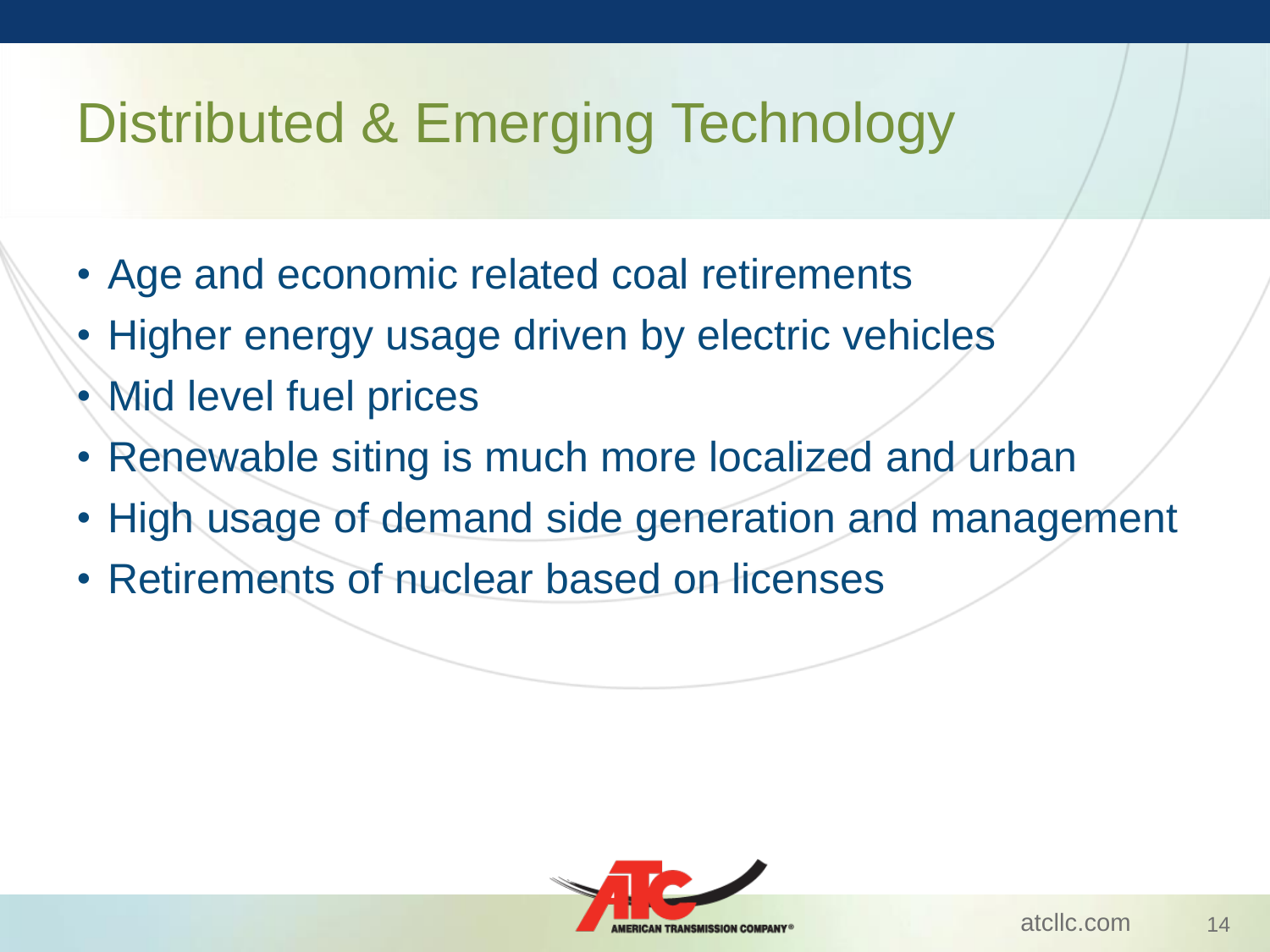# MISO MTEP19 Key Assumptions

| <b>Future</b>                                                  | <b>Limited Fleet</b><br><b>Change</b>            | <b>Continued Fleet</b><br><b>Change</b>          | <b>Accelerated Fleet</b><br><b>Change</b>         | <b>Distributed &amp;</b><br><b>Emerging Tech</b>            |
|----------------------------------------------------------------|--------------------------------------------------|--------------------------------------------------|---------------------------------------------------|-------------------------------------------------------------|
| <b>Net Demand &amp; Energy</b><br><b>Growth Rates</b>          | Low (10/90)                                      | Base (50/50)                                     | High (90/10)                                      | Base + EV<br>Energy = $1.0\%$<br>Demand = $0.40\%$          |
| <b>Fuel Forecast</b>                                           | Gas: Base -30%<br>Coal: Base -3%                 | <b>Base</b>                                      | Gas: Base +30%<br>Coal: Base                      | <b>Base</b>                                                 |
| <b>Supply Side</b><br><b>CC/CT/Wind/Solar (GW)</b>             | 9.6 / 9.6 / 3.6 / 4.8                            | 13.2 / 15.6 / 10.8 / 9.0                         | 13.2 / 9.6 / 42 / 20.2                            | 20.4 / 1.2 / 10.8 / 14.2                                    |
| <b>Demand Side Additions</b><br><b>By Year 2033</b>            | $EE: - GW$<br>DR: 0.6 GW<br><b>DG PV: 2.4 GW</b> | EE: 5.0 GW<br>DR: 0.2 GW<br><b>DG PV: 4.5 GW</b> | EE: 6.8 GW<br>DR: 0.5 GW<br><b>DG PV: 10.1 GW</b> | EE: 5.5 GW<br>DR: 0.2 GW<br>DG PV: 28.5 GW<br>Storage: 2 GW |
| <b>Renewable Penetration</b><br><b>Level By Year 2033</b>      | 15%                                              | 20%                                              | 39%                                               | 25%                                                         |
| <b>Generation Retirements</b><br><b>By Year 2033</b>           | Coal: 9 GW<br>Gas/Oil: 16 GW                     | Coal: 19 GW<br>Gas/Oil: 16 GW                    | <b>Coal: 19 GW</b><br>Gas/Oil: 16 GW              | Coal: 19 GW<br>Gas/Oil: 16 GW<br>Nuclear: 2 GW              |
| <b>CO2 Reduction Constraint</b><br>From Current Levels by 2030 | <b>None</b>                                      | <b>None</b>                                      | 20%                                               | <b>None</b>                                                 |
| <b>Siting Methodology</b>                                      | <b>MTEP Standard</b>                             | <b>MTEP Standard</b>                             | <b>MTEP Standard</b>                              | Localized                                                   |

*Source: MISO February 5, MTEP19 Futures Summary*

*[https://cdn.misoenergy.org/MTEP19%20Futures%20Summary291183.pdf](https://cdn.misoenergy.org/MTEP19 Futures Summary291183.pdf)*

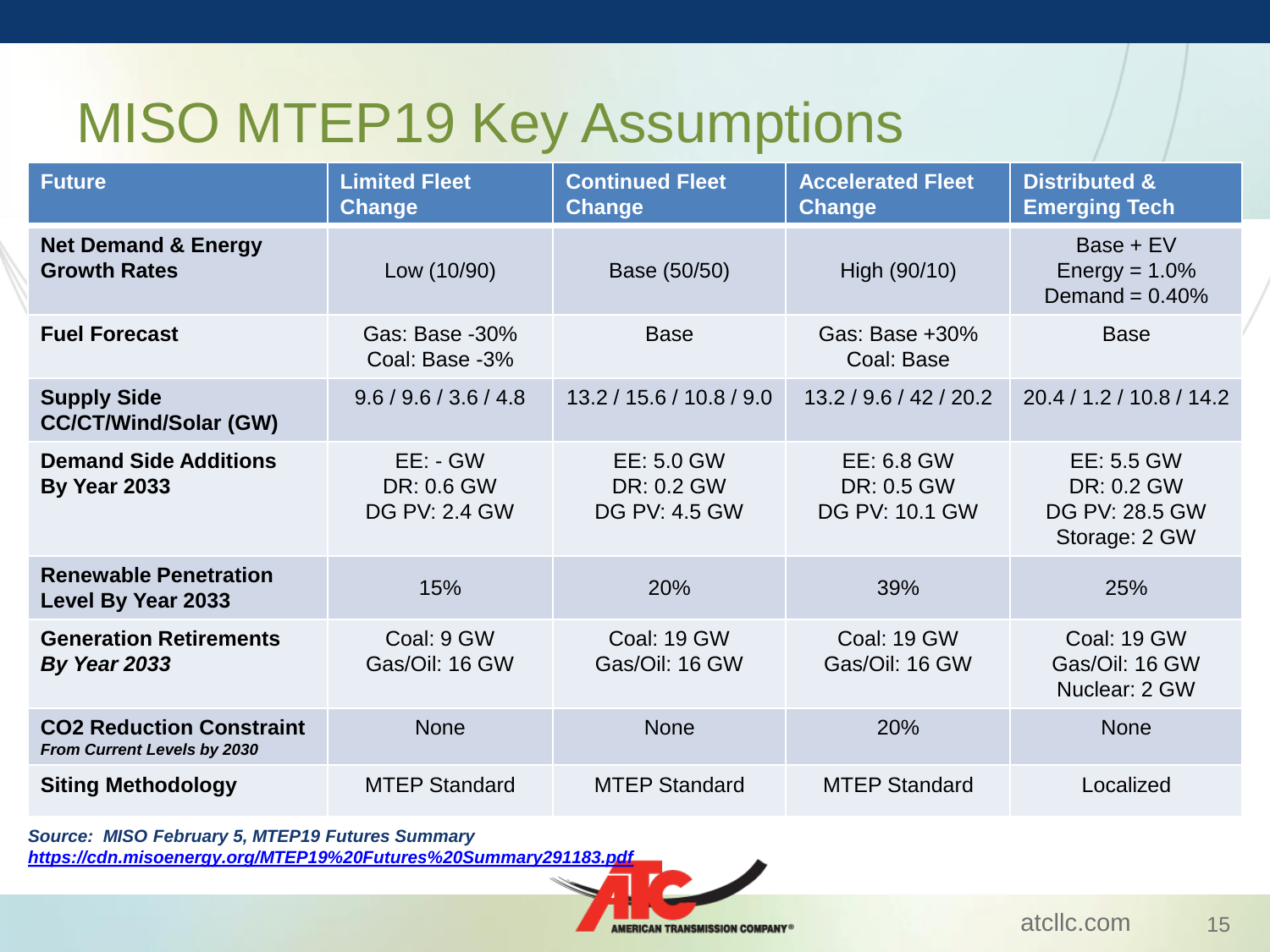# Demand and Energy Growth Rates

|               | <b>MTEP 18 Method</b> |                        |                 | <b>MTEP 19 Method</b> |                        |                 |
|---------------|-----------------------|------------------------|-----------------|-----------------------|------------------------|-----------------|
|               | Low<br>(10/90)        | <b>Base</b><br>(50/50) | High<br>(90/10) | Low<br>(10/90)        | <b>Base</b><br>(50/50) | High<br>(90/10) |
| <b>Demand</b> | 0.23%                 | 0.47%                  | 0.70%           | $0.00\%$              | 0.29%                  | 0.59%           |
| <b>Energy</b> | 0.25%                 | 0.49%                  | 0.74%           | $0.00\%$              | 0.43%                  | 0.85%           |

*Source: MISO February 5, MTEP19 Futures Summary [https://cdn.misoenergy.org/MTEP19%20Futures%20Summary291183.pdf](https://cdn.misoenergy.org/MTEP19 Futures Summary291183.pdf)*

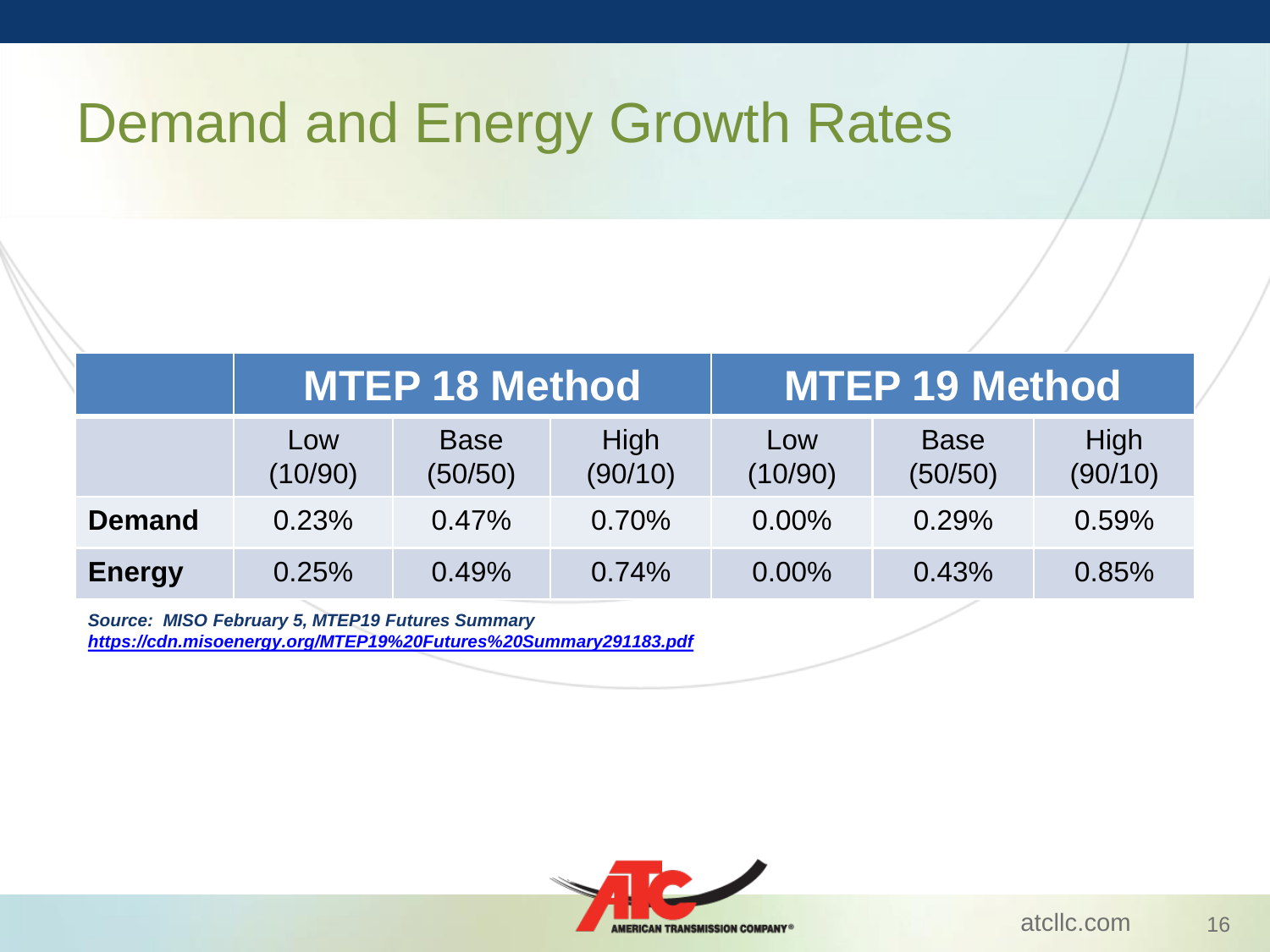# Demand Side Additions

|                                                       | <b>MTEP 18</b> |           |       | <b>MTEP 19</b> |                |           |        |                |
|-------------------------------------------------------|----------------|-----------|-------|----------------|----------------|-----------|--------|----------------|
|                                                       | EE             | <b>DR</b> | DG PV | <b>Storage</b> | <b>EE</b>      | <b>DR</b> | DG PV  | <b>Storage</b> |
| <b>Limited</b><br><b>Fleet</b><br>Change              | $\blacksquare$ | 2GW       | 2.3GW | -              | $\blacksquare$ | 0.6GW     | 2.4GW  |                |
| <b>Continued</b><br><b>Fleet</b><br>Change            | $\blacksquare$ | 3GW       | 2.8GW |                | 5.0GW          | $0.2$ GW  | 4.5GW  |                |
| <b>Accelerated</b><br><b>Fleet</b><br>Change          | 5GW            | 4GW       | 6.4GW |                | 6.8GW          | $0.5$ GW  | 10.1GW |                |
| <b>Distributed</b><br>& Emerging<br><b>Technology</b> | 2GW            | 3GW       | 2.8GW | 2GW            | 5.5GW          | $0.2$ GW  | 28.5GW | 2GW            |

*Source: MISO February 5, MTEP19 Futures Summary [https://cdn.misoenergy.org/MTEP19%20Futures%20Summary291183.pdf](https://cdn.misoenergy.org/MTEP19 Futures Summary291183.pdf) MISO October 16 2018, MTEP18 Futures Summary*

*[https://cdn.misoenergy.org/MTEP18%20Futures%20Summary111488.pdf](https://cdn.misoenergy.org/MTEP18 Futures Summary111488.pdf)*

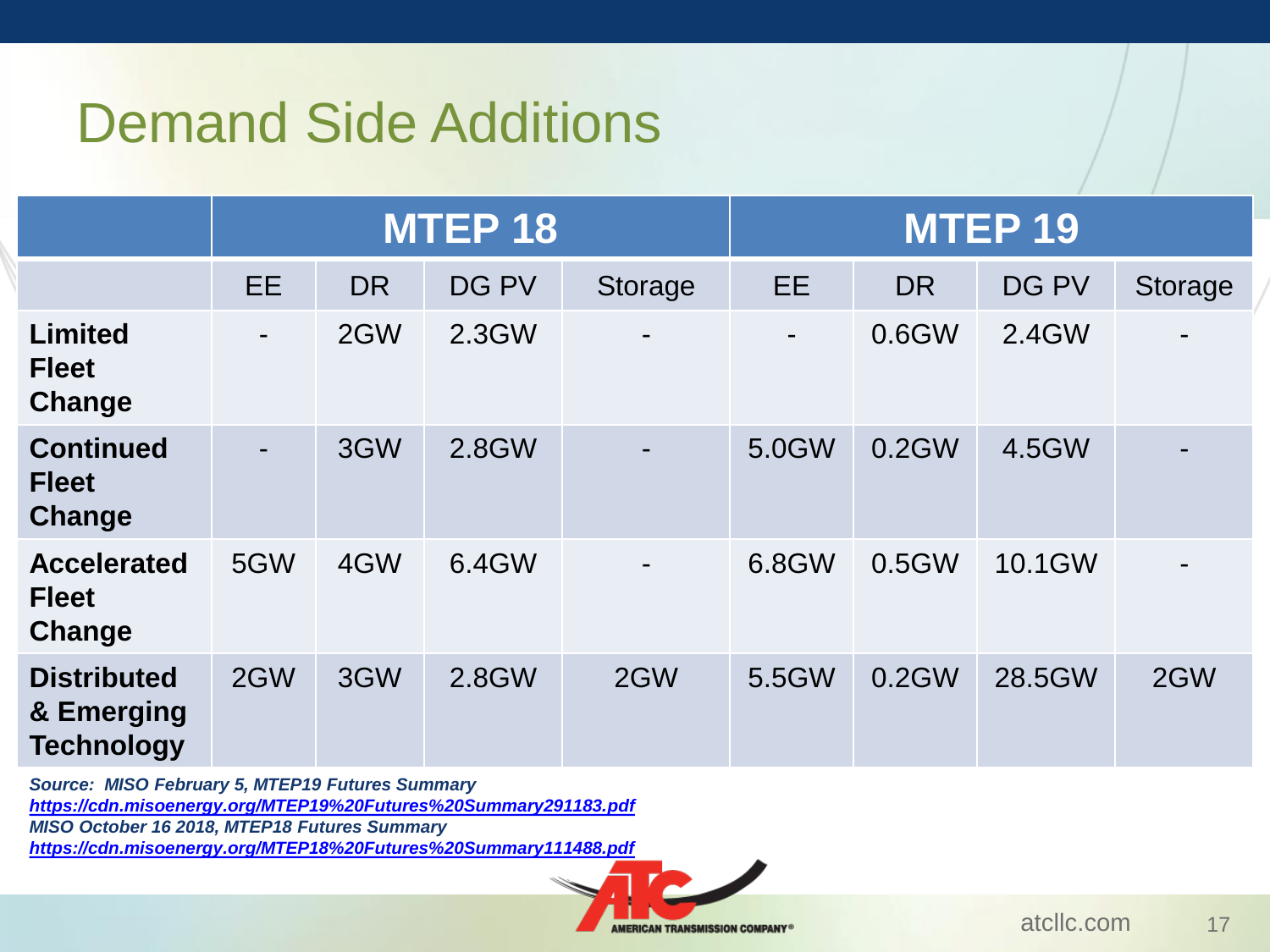### Renewable Penetration Levels

|                    | <b>Limited</b><br><b>Fleet</b><br><b>Change</b> | <b>Continued</b><br><b>Fleet</b><br><b>Change</b> | <b>Accelerated</b><br><b>Fleet</b><br><b>Change</b> | <b>Distributed</b><br>& Emerging<br><b>Technology</b> |
|--------------------|-------------------------------------------------|---------------------------------------------------|-----------------------------------------------------|-------------------------------------------------------|
| MTEP <sub>18</sub> | 10%                                             | 15%                                               | 30%                                                 | <b>20%</b>                                            |
| MTEP <sub>19</sub> | 15%                                             | 20%                                               | 39%                                                 | 25%                                                   |

*Source: MISO February 5, MTEP19 Futures Summary [https://cdn.misoenergy.org/MTEP19%20Futures%20Summary291183.pdf](https://cdn.misoenergy.org/MTEP19 Futures Summary291183.pdf)*

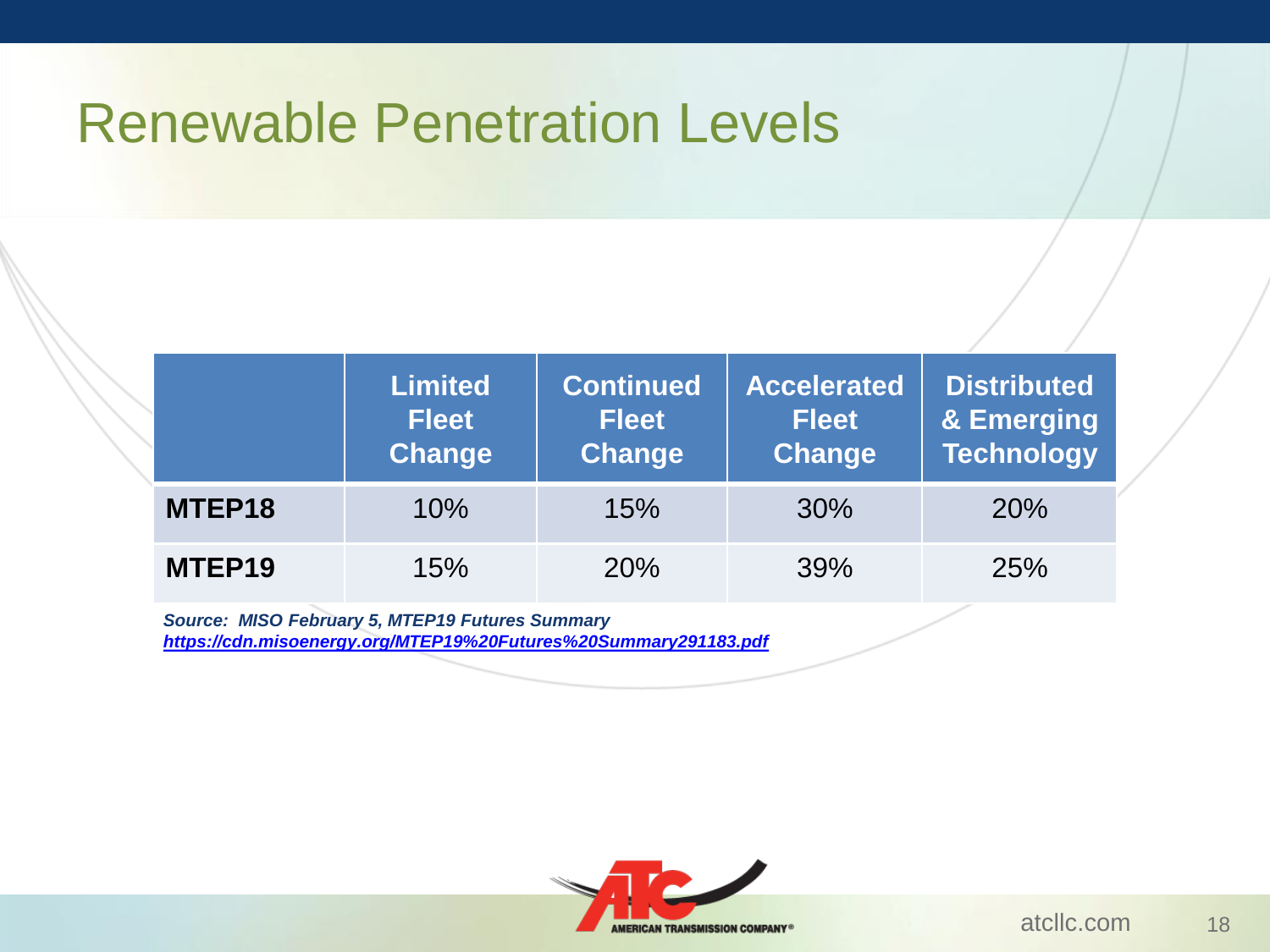# Notable MTEP19 Congestion

- Butler Bluemound 138 kV
- Petenwell Saratoga 138 kV
	- This has a remedial action scheme for constraint mitigation
- North Monroe Bass Creek 138 kV
	- Driven by future generation siting
- Eden Wyoming Valley 138 kV
	- Driven by future generation siting

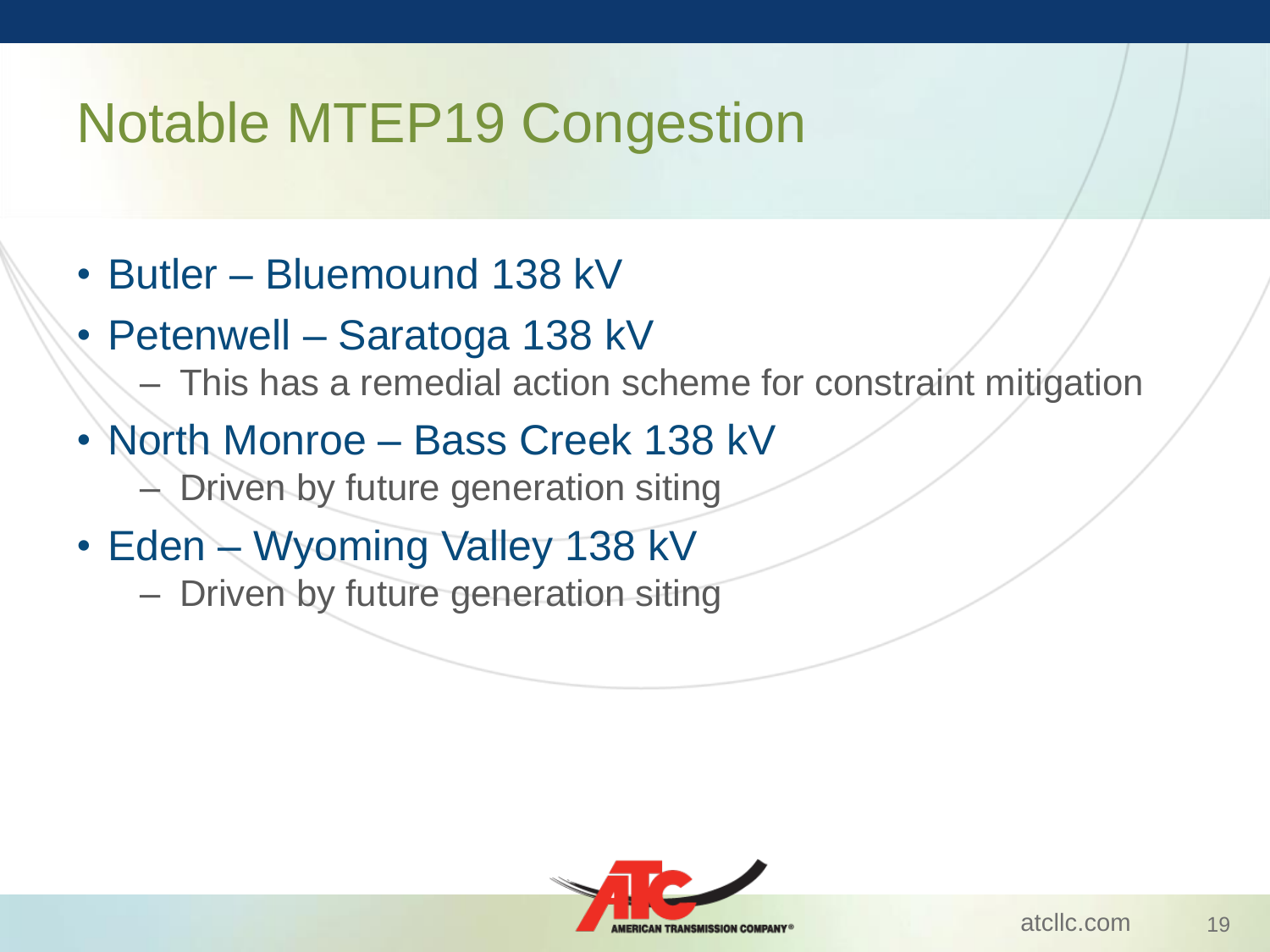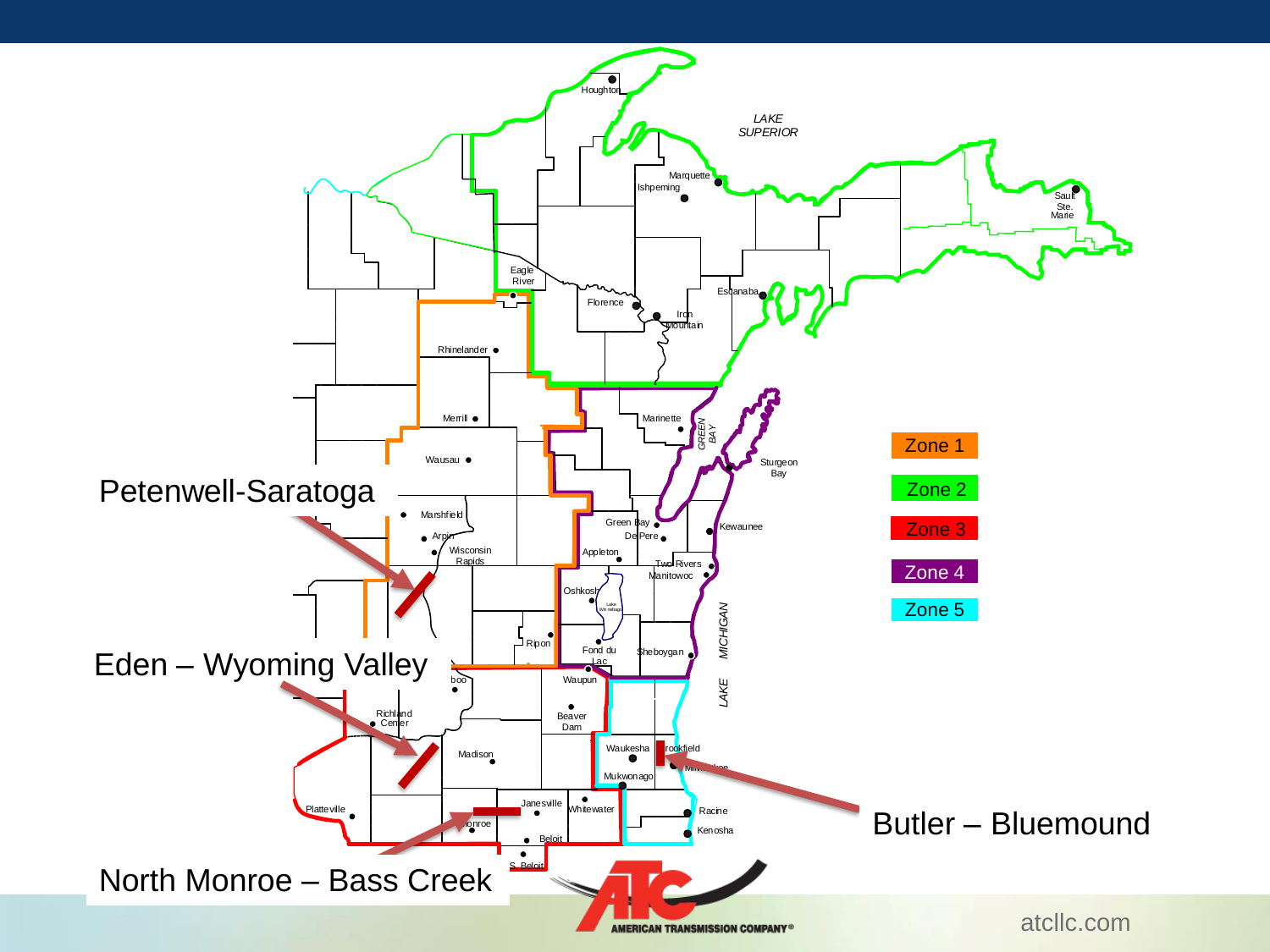## Stakeholder and Customer Feedback

- ATC is soliciting stakeholders and customers for new/other economic studies, recommended study assumptions changes, and study areas for our 2019 study
- ATC requests feedback in areas where Public Policy Requirements may drive transmission needs.
	- Public Policy Requirements are enacted statutes (i.e., passed by the legislature and signed by the executive) and regulations promulgated by a relevant jurisdiction, whether within a state or at the federal level, including duly enacted laws or regulations passed by a local governmental entity, such as a municipal or county government. Stakeholders are encouraged to provide ATC with Public Policy Requirements. ATC utilizes transmission needs driven by Public Policy Requirements in its assumptions when performing economic analysis of study areas. The transmission needs driven by Public Policy Requirements that will be included in ATC's finalized assumptions will be posted prior to May 15th.

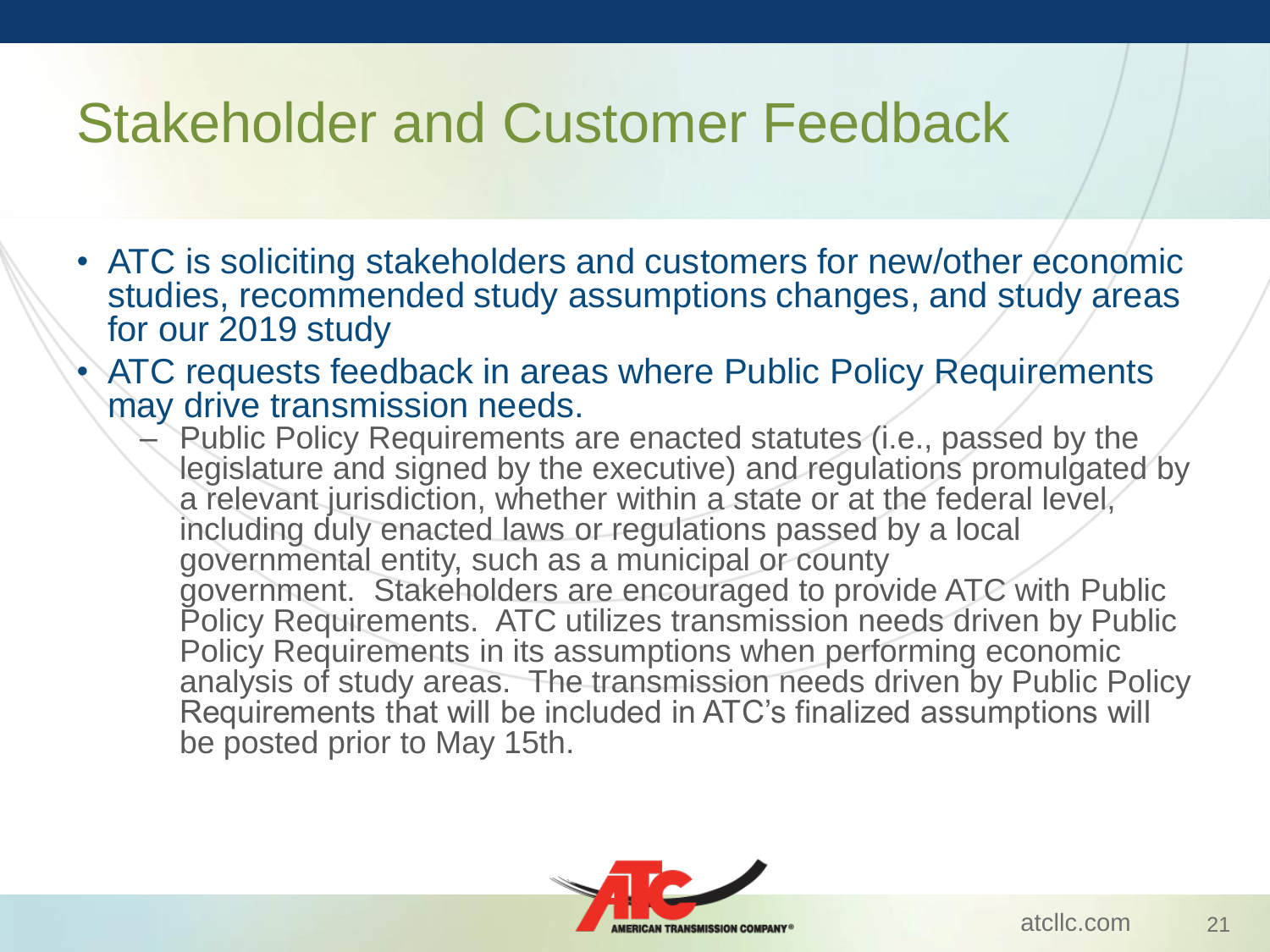# Next Steps

#### • Project / Analysis Development

- Review of Congestion
- Investigate impacts of generation expansion and retirement on congestion
- Stakeholder Feedback

#### • 2019 Futures Development

- Continued Review of MISO MTEP19 Development
- Update model with interconnection projects that may impact congestion
- Analysis of Projects
	- Study Years 2023, 2028 and 2033
	- Futures All MISO MTEP19 Futures

#### • Timelines

- April 15: Define Preliminary Assumptions
- May 15: Finalize Assumptions
- November 15: Provide Analysis Update

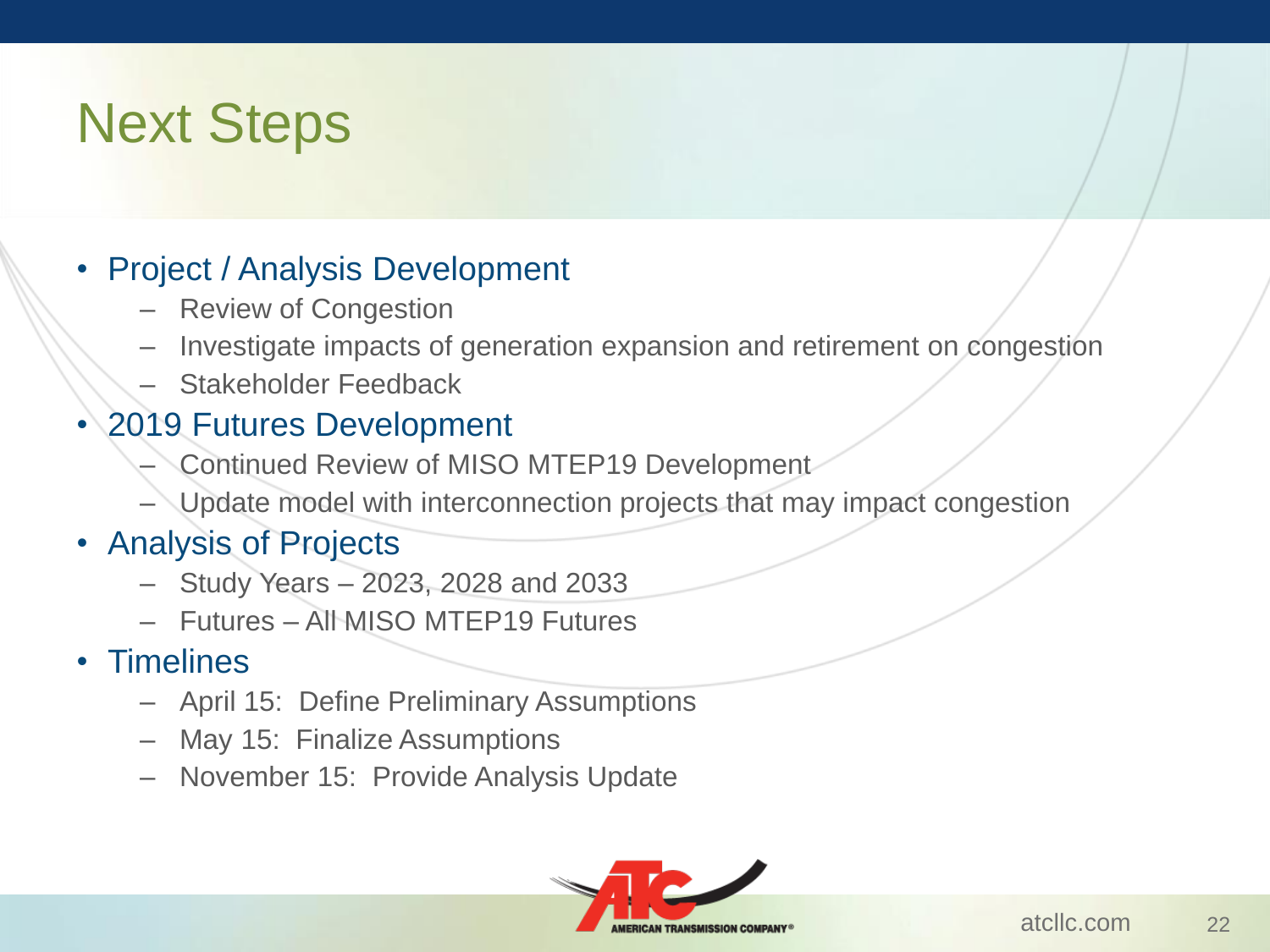# Questions?

- ATC Economic Planning
- Dale Burmester
	- dburmester@atcllc.com
- Anna Torgerson
	- atorgerson@atcllc.com